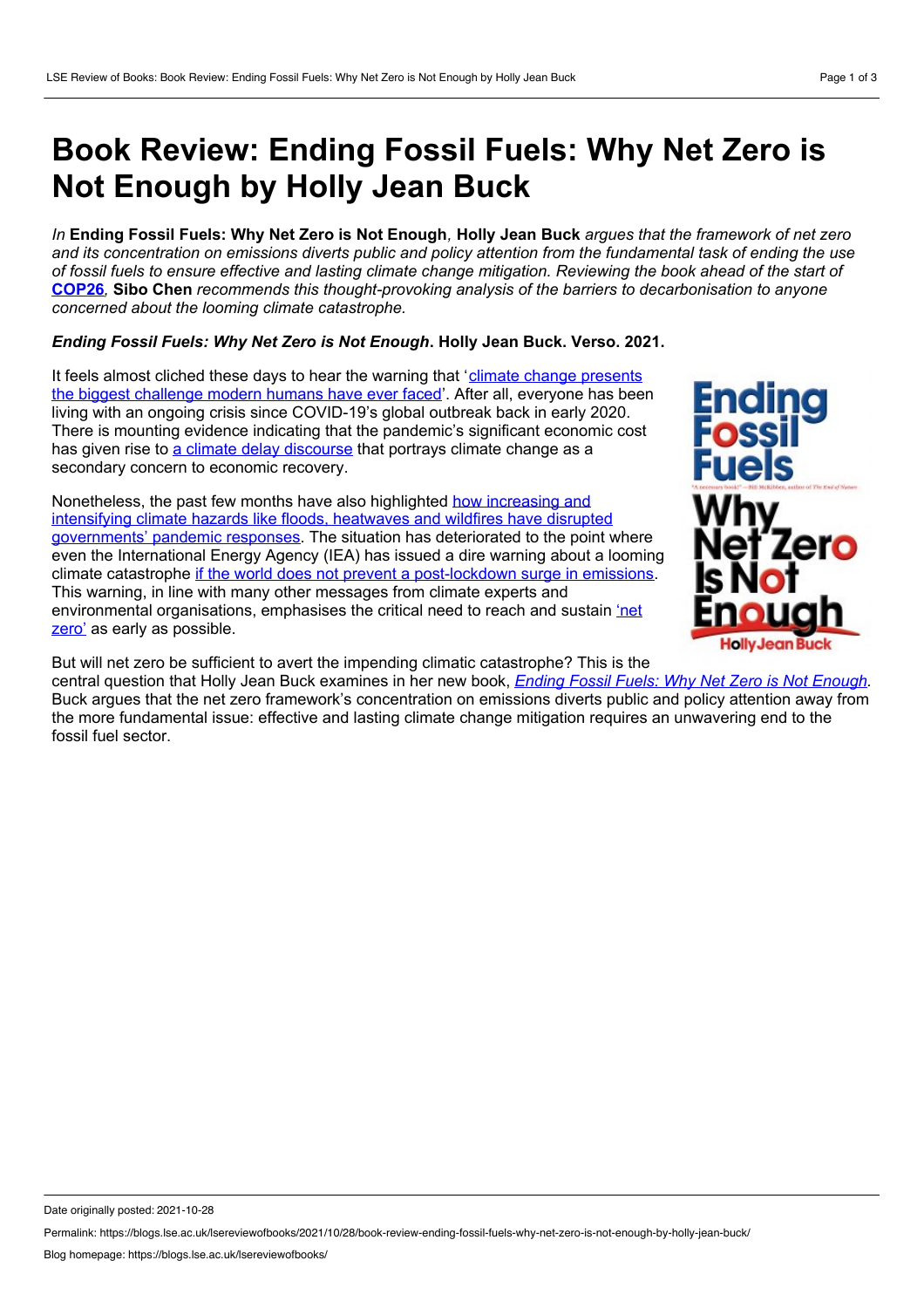

Image Credit: Photo by Scott [Rodgerson](https://unsplash.com/@scottrodgerson?utm_source=unsplash&utm_medium=referral&utm_content=creditCopyText) on [Unsplash](https://unsplash.com/?utm_source=unsplash&utm_medium=referral&utm_content=creditCopyText)

The book discusses the importance of initiating a planned phaseout of fossil fuels in three parts. Part One, 'The Cruel Optimism of Net Zero', elaborates the appeals and drawbacks of net zero. While acknowledging that reaching net zero by 2050 is an ambitious target in contrast to the current pace of global decarbonisation, chapters in this part argue that the concept's embrace of balance and stability creates ambiguity that the fossil fuel sector may exploit.

Specifically, Part One invites readers to envision two possible scenarios that have achieved net zero: a 'cleaner fossil world' versus a 'near zero world'. In the former scenario, fossil fuels with lower carbon intensity are still produced, but net zero emissions are maintained via carbon storage and other means of sucking up tremendous amounts of carbon. By contrast, the latter scenario eliminates the use of fossil fuels from most human activities and thus only requires the construction of modest infrastructure for generating negative emissions.

While both scenarios achieve net zero emissions, they require divergent mindsets on purposefully phasing out fossil fuels. According to Buck, the major risk of naively accepting net zero rhetoric is that it may lock the planet into 'a permanent condition where fossil fuels continue forever, re-interpreted as part of sustainable carbon management' (29). In such a society, both public and policy attention is redirected toward quantifying and balancing emissions. Consequently, the economic and political structures legitimising carbon-intensive economic growth, responsible for today's planetary climate crisis, remain intact.

Part Two, 'Five Ways of Looking at Fossil Fuel Phaseout', evaluates five approaches for initiating a planned decline of fossil fuels, an extremely difficult undertaking that will require close coordination across all sectors of society. Accordingly, the approaches outlined in this part do not operate in isolation. Only through collective efforts can society begin to delegitimise the material and ideological underpinnings of fossil fuel production and consumption.

Three ideas stand out among the numerous ones discussed in Part Two. First, ending fossil fuels requires cultural changes beyond consumerism. In countries like the United States and Canada, fossil fuels are firmly ingrained in the social imagination of 'good middle-class life' since they provide the energy basis for suburban living and vehicle ownership. The biggest barrier to decarbonisation is thus cultural and political structures legitimising fossil fuel dependency as a social norm. Buck proposes instilling public awareness with a discourse on endings and transforming current neoliberal culture into one that plans.

Date originally posted: 2021-10-28

Permalink: https://blogs.lse.ac.uk/lsereviewofbooks/2021/10/28/book-review-ending-fossil-fuels-why-net-zero-is-not-enough-by-holly-jean-buck/